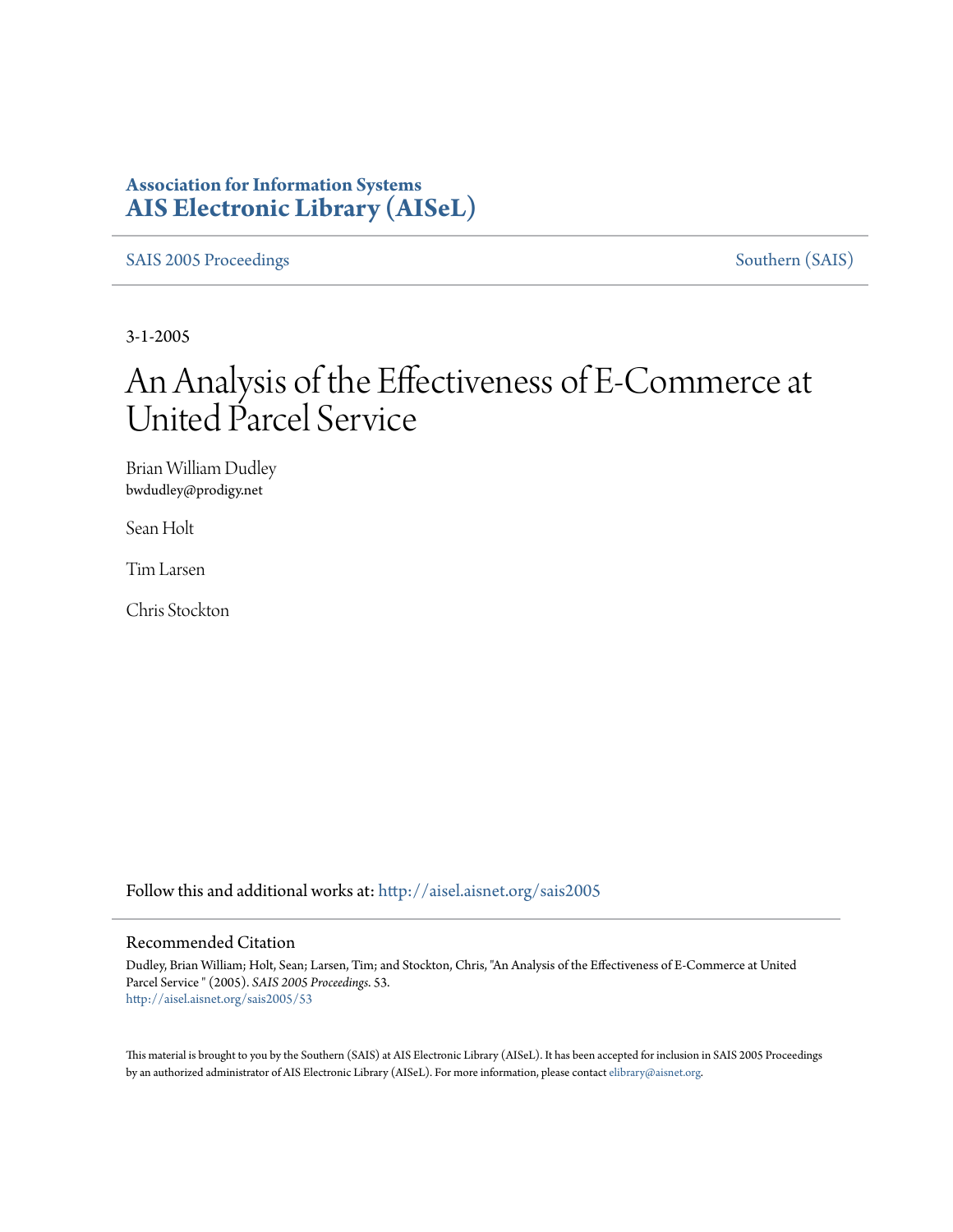# **AN ANALYSIS OF THE EFFECTIVENESS OF E-COMMERCE AT UNITED PARCEL SERVICE**

### **Brian Wm. Dudley**

**Jacksonville University** bwdudley@prodigy.net

# **Sean Holt**

**Jacksonville University** saholt76@comcast.net

#### **Tim Larsen**

**Jacksonville University** tjlarsen@comcast.net

#### **Chris Stockton**

**Jacksonville University** 

stock2269@comcast.net

#### **Vanja Vukota**

**Jacksonville University** thevukotas@msn.com

#### **Dr. Russell Baker, Sponsor & Editor Jacksonville University**  rbaker1@ju.edu

#### **Abstract**

*This paper is an analysis of e-commerce at United Parcel Service (NYSE: UPS). The paper begins with a general overview of the company's IT environment to establish awareness of the size and complexity of this corporation. The analysis includes a macro level breakdown of the technology infrastructure of UPS ranging from the amount of data centers the company has, to the amount of PCs currently in operation. The study also more closely analyzes the software and database structure of UPS. Furthermore, an analysis of the company's E-commerce activities was conducted and includes an interview with Tom Creech, the North Florida District E-commerce manager at UPS. Finally, research was conducted to evaluate the emerging technologies that UPS will soon be implementing and should be employing in the future to support the business strategy and maintain its competitive edge*.

**Keywords:** UPS, e-commerce, GPS, DIAD, RFID, technology, infrastructure, emerging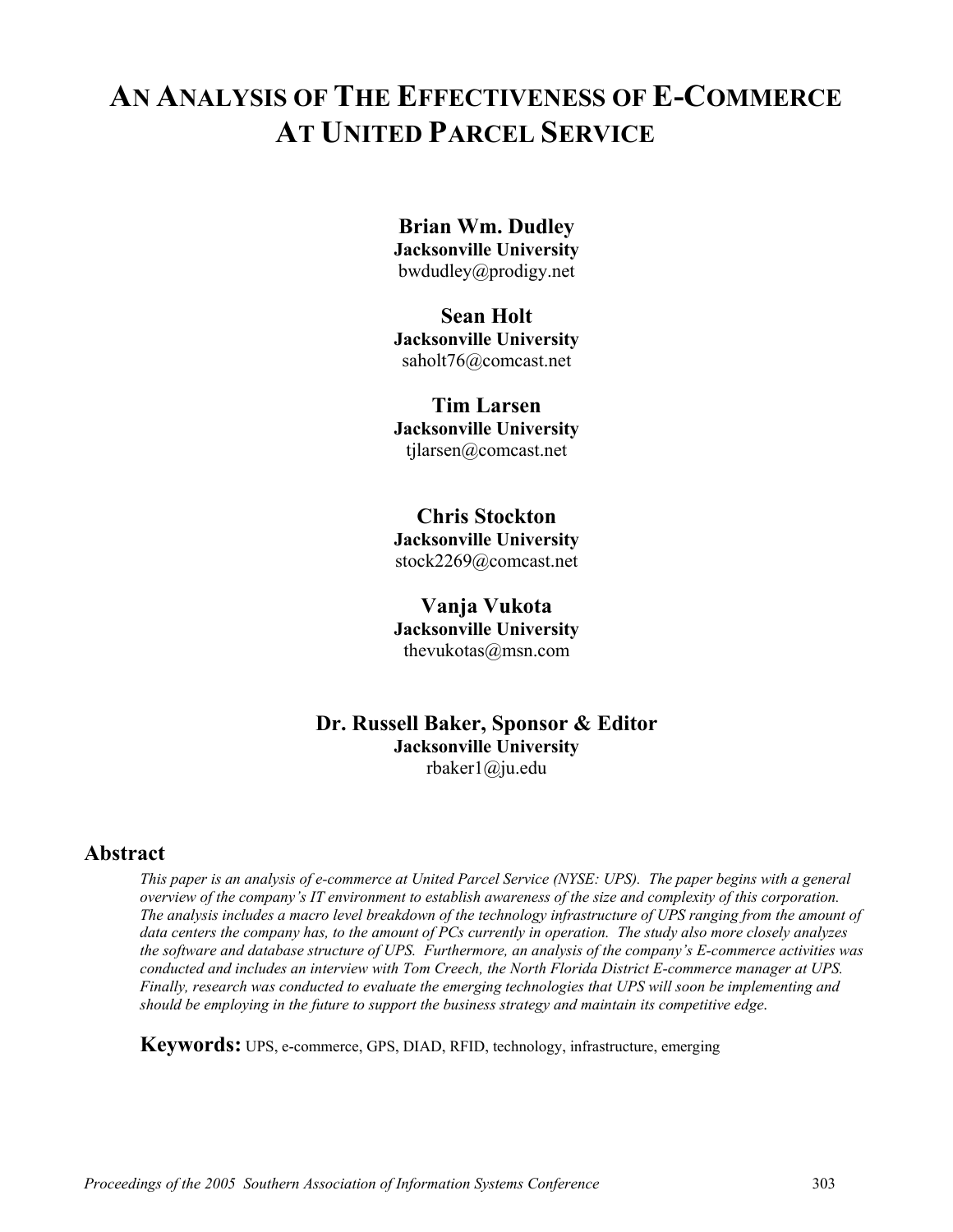## **Overview**

Infrastructure, data and proprietary e-commerce software elements are the foundation of UPS's e-commerce success. These tools work together to support its e-commerce strategy, which in turn supports the company's business strategy. The company's ongoing investment and research in emerging technologies gives UPS its competitive advantage according to Tom Creech, North Florida District E-commerce Manager. "UPS is always interested in current and emerging technologies that can assist our business and improve our efficiency" he continued.

The company has won several awards for its application and innovativeness in e-commerce technology. InternetWeek's lists UPS in its 2004 top 100 companies. Infoworld ranked UPS #7 in its annual Infoworld 100, which represents the organizations with the greatest IT achievements (www.ups.com).

UPS was analyzed for its effectiveness in using the information technology systems to achieve tangible business benefits. This papers analysis of the infrastructure, data and proprietary e-commerce tools is discussed below. The analysis is followed by a discussion of emerging technologies that UPS is integrating in to its e-commerce strategy.

## **Macro IT Infrastructure**

The general network infrastructure of UPS is shown in appendix A. The company has 2 data centers: the Ramap Ridge data center in Mahwah, New Jersey and the Windward data center in Atlanta, Georgia. The company uses 14 mainframes, 2,820 Mid-range computers, 120,000 PCs, 6,100 servers, and 80,000 wireless handheld Data Information Acquisition Device (DIADs); while its global telecommunications network has 2,445 network sites. The UPS website helps the company achieve many of its goals, first as a communication medium to individual customers and business clients then as a business portal to support e-commerce information exchange. The website receives an average of 115 million hits per business day and online tracking requests average 9.1 million inquiries per business day (www.ups.com). The Internet allows UPS to serve its customers in a more effective and efficient manner.

Mainframes are connected to the Direct Access Storage Devices (DASD), which currently has a storage capacity of 470 terabytes. Furthermore, the capacity of the information exchange speed of the mainframe networks is 23,607 Million Instructions per Second (MIPS). The company's 2,820 Mid-range computers are strategically located at UPS's major hubs around the world (www.ups.com).

UPS rolled out its self-developed handheld Delivery Information Acquisition Device (DIAD) in 1990. The DIAD is the wireless handheld device that UPS drivers use to capture customer signatures, scan bar code tracking information, and transmit delivery-status information in real time directly to UPS's global network using a digital cellular connection (McDougall, 2004). The DIAD is able to process customer packages, time card reporting, and conduct time and motion studies to help improve the efficiency of the company (Ulfelder, 2002). The device can transmit date to the UPS Mahwah data center three different ways: via an internal packet radio, a cellular modem in the truck and an internal acoustical coupler as used in an ordinary telephone line. The DIAD has triple communications redundancy that ensures real-time tracking in every environment (Rosencrance, 2001). The DIAD functions in concert with the company's 120,000 PCs, which is integral to capture data.

On a larger scale, the data captured by these handheld devices are transmitted to one of the two data centers in Mahwah or Atlanta. The core network between the two data centers is quite complex and extensive to be able to exchange data. The network includes private links between all of the UPS facilities, interfaces to the internet, both wired and wireless local area networks (LANS), and connections to customers that range from dial-up to public X.25 to dedicated lease lines as separate areas of control and responsibility within the overall network plan (Franklin, 2003). Businesses can be tied directly to the Global Network of UPS so when a business orders a particular product it kicks off an automated fulfillment and shipping process that relies on the direct link between that business's computer system and the UPS data center in Mahwah, NJ (Rosencrance, 2001). The scope of the UPS IT infrastructure to capture, storage, and retrieve data allow the company to maintain its competitive edge in the shipping industry.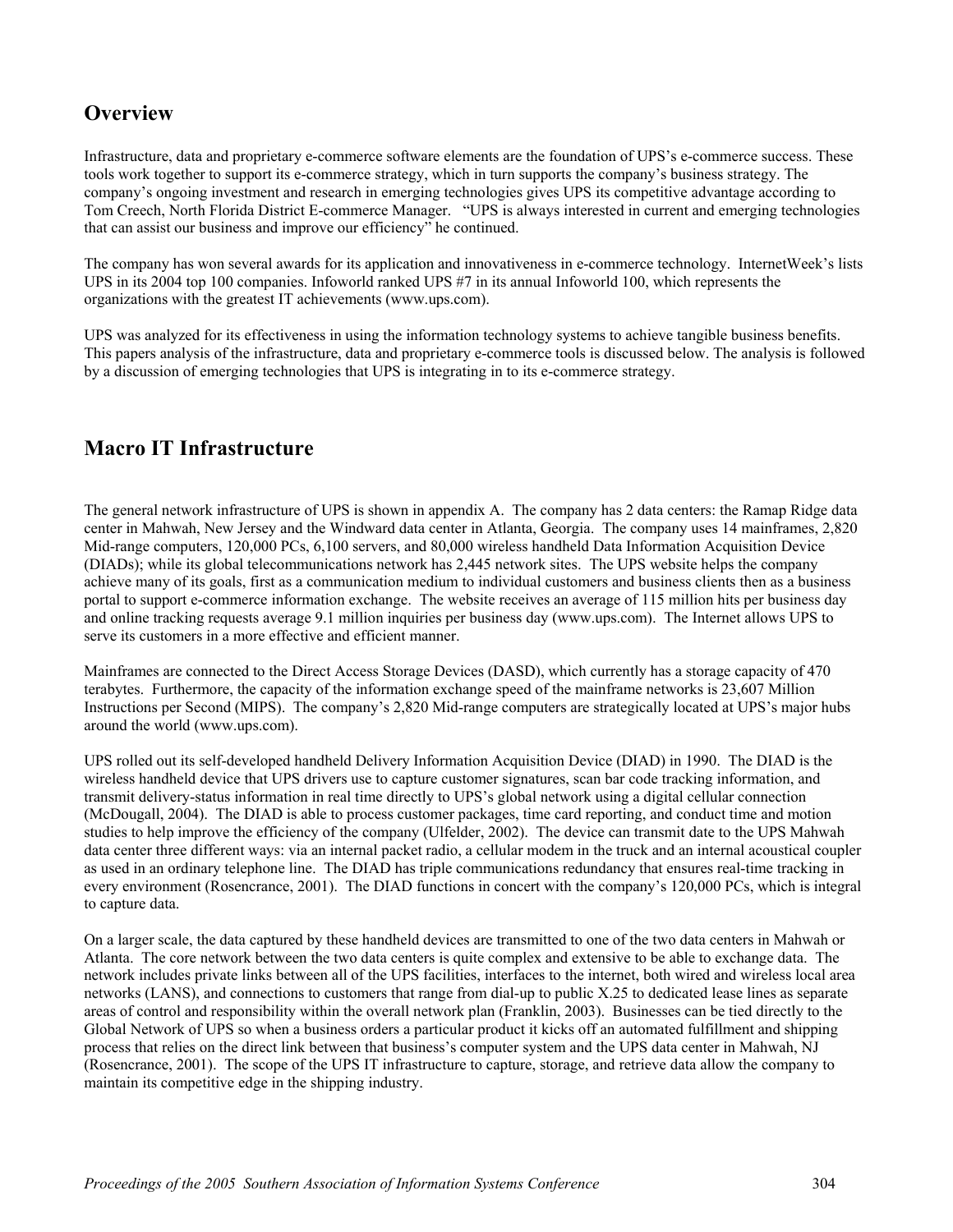## **Databases**

According to UPS, the company operates the largest DB2 relational database in the world (www.ups.com). The DB2 is an open source database developed by IBM. The Ramap Ridge data center in Mahwah NJ is used for essentially all of computing needs for UPS while Atlanta's Windward data center covers all of the shipping needs. (www.ups.com). Either database center is self-sufficient and is designed to provide redundancy to backup the other site. The company's database size is 18.41 terabytes which is sufficiently capable to manage all information involved in tracking packages and documents UPS delivers daily, plus all the other functions needed by UPS (www.ups.com). The databases are not just gigantic they are also high-speed state of the industry, capable of reading 0.387 terabytes per hour (www.ups.com).

Exact information on how UPS manages its DB2 was not available for this analysis. A typical setup would take advantage of DB2 ability to enable both direct access to data and batch processing. The system would be devised of Mainframe computer hosting databases and midrange servers hosting sub-databases that acts as a communication tool between users and data stored on the mainframes. This setup would also ensure data security ensure outside parties would not have direct access to the main database. Another characteristic of DB2 is its ability to support nested tables, where data is arranged in rows and columns as in a spreadsheet. The ability to support nested tables allows DB2 to minimize indexing and maximize formatted efficiency (Bloor, 2004). DB2's DataJoiner allows joining data from different sources, which enhances sharing and manipulation of data by customers and UPS (Bloor, 2004). The information stored in the DB2 database together with information from other corporate functions is stored in the data warehouse, which has capacity of 7,618 terabytes, one of the largest Oracle databases in the world (www.ups.com). The amount of data that may be retrieved and processed on a daily basis from the data warehouse is up to 30,000 terabytes (www.ups.com).

UPS uses this computing power connected with its developed software to offer a variety of supply chain management services to other companies. UPS developed Quantum View software is a web-enabled application that allows for multiple users to access relevant information of the packages (www.ups.com). This application can also provide hourly updates about package information as well as track packages sent by multiple vendors.

Additionally, Quantum View instantaneously provides complete billing information to business customers. DaimlerChrysler is one of the UPS success stories involving the supply chain management team utilizing the UPS database and its Quantum View software. The UPS team was able to reengineer DaimlerChrysler spare parts delivery system, which provided significant performance improvement. DaimlerChrysler now uses UPS to ship and track its parts from its national distribution centers via UPS's consolidation centers that sort parts by dealership and then ship it to designated dealerships (www.ups.com).

Ikor, a company based in Costa Rica is a similar success story. The company was shipping almost 3,000 units per week and were in dire need for a logistics upgrade to improve it's logistically performance. Ikor capitalized on UPS by using its supply chain management group and the UPS Trade Direct Cross Border software that consolidates orders, routs them for transport and expedites customer clearance through customs, saving Ikor and their customers time and money (Malykhina, 2004). Paul Lesniak, chairman and CEO of Ikor said, "Having a single point of contact for all its logistic needs made a world of difference to Ikor" (Malykhina, 2004). This outsourcing has enabled Ikor to focus on its core business and not on logistics, leaving that to UPS and its technological supply chain team.

## **UPS E-commerce**

#### *UPS Online Tools*

In April 6 1999, UPS extended its aggressive deployment of innovative electronic commerce solutions by deploying its Online Tools. E-commerce customers and systems integrators can use UPS Online Tools to seamlessly link their intranets and Internet websites with UPS. These systems would allow the customer to improve customer service by lowering costs and keeping its own customers focused on their e-commerce website.

**Enhanced Tracking -** This powerful tool that lets shippers and their customer's track their shipments right from the shipper's E-commerce site using a reference (e.g., a Purchase Order number). Embedding UPS tracking functionality into a Web site improves customer service from the company's aspect. The customer is able to ascertain where its package is in the shipment process, thereby providing better customer service, and thus supporting the strategic initiative of UPS (UPS E-commerce Site).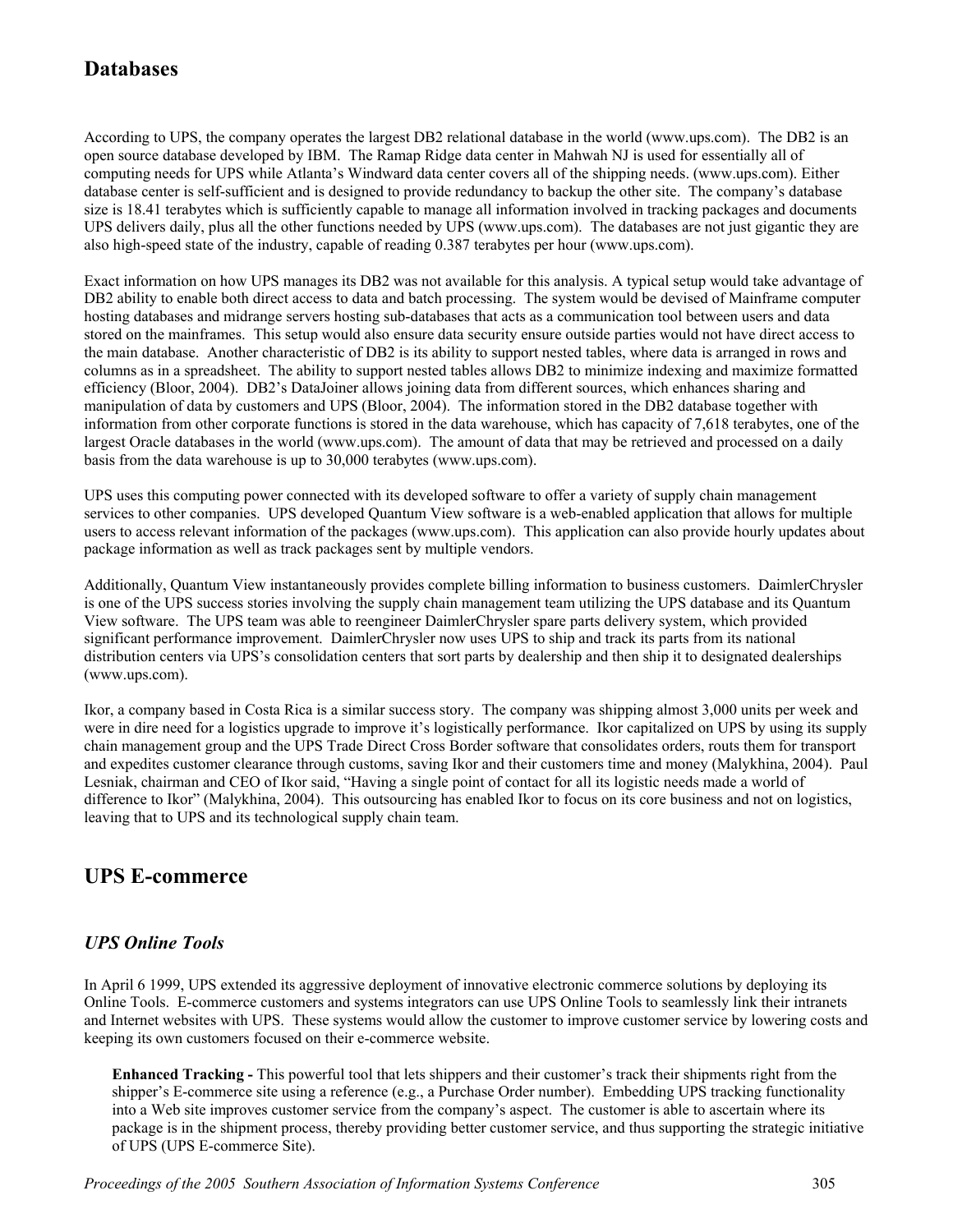**UPS Signature Tracking SM** - Thistool allows registered customers to track packages and receive the most complete proof of delivery available. Customers will receive the digitized signature of the person who signed for the delivery, the full delivery address, C.O.D amount collected, and the reference number associated with the delivery - all the elements needed to create an official proof of delivery to present to their customers to expedite payments. This system can also improve cash flows due to shorter billing cycles while allowing better customer service and information to clients of UPS's business customers. Proof of delivery is known instantly, and therefore payment can be received sooner (UPS Ecommerce Site).

**UPS OnLine Tools –** OnLine Tools are easy to integrate and are available in both HTML and XML formats which can be downloaded from the UPS website. Specifically, offering the tools in an XML standard will make it faster and easier for UPS customers to integrate shipping functionality into their own systems, and will provide them with more flexibility and mass customization by using the capabilities of technology (UPS E-commerce Site). For instance, users can add delivery confirmation into an invoice without opening an additional billing application.

#### *UPS Shipping Solutions*

UPS's core business is package delivery the company has developed additional online tools customers use to access all information on their packages in real-time. Such tools compliment and are additions to the UPS Online Tools package discussed earlier.

**UPS WorldShip** – WorldShip is proprietary software that allows shippers to manage all shipping activities from their own PC. From creating a label, generating export information, and validating address information, WorldShip can get the customer to "manage their journey from origin to destination- and back again if necessary!" (UPS E-commerce Site).

**UPS CampusShip**- CampusShip is similar to WorldShip but is a secure Web-based shipping system that enables multiple users within an organization to ship UPS packages and letters from any computer with Internet access, as well as perform other shipping-related tasks. This web-based tool that can be used anywhere in the organization that requires minimal training and maintenance (UPS E-commerce Site).

### **Emerging Technologies**

The UPS e-commerce model is propelled by is continued investment in operational efficiencies. Gains in efficiencies can be directly attributed to the development and deployment of the latest technology. UPS has a robust technology research and development department that helps support its strategic operating goals. Several emerging technologies are shaping the operational future of UPS. These are discussed here.

#### *DIAD IV*

UPS is planning a quantum leap in the DIAD capability, specifically installing GPS satellite tracking systems in the DIAD IV to monitor and analyze the routes to reduce costs of transporting the packages and to provide better customer service. If a customer calls with a last-minute change of address, the package could be rerouted in transit using a geospatial application that would help the driver find the most efficient route to the new location (Gruman, 2004).

The Delivery Information Acquisition Device Generation 4 (DIAD IV) represents a significant step forward for UPS Technologies. The DIAD IV builds on the success of its predecessors, but it has whole new platform and design. The development of the DIAD IV will cost UPS \$22 million and will be produced by Symbol Technologies Inc. It is expected that over 70,000 will be deployed to delivery drivers worldwide (Brewin, 2003). The DIAD IV is built on a lightweight platform that has a large color screen, alphanumeric keypad and softkeys. The unit is smaller than the Motorola built DIAD III, carries more features and can operate in more technology environments. The new DIAD IV runs Microsoft.Net on a Windows CE operating system and has 128 megabytes of memory. The system's connectivity options include the familiar General Packet Radio Service and dial-up access that were used in past models as well as Code Division Multiple Access (CDMA, cellular) radio for metropolitan communications and WLAN using native 802.11b for transmitting in UPS distribution centers. The new model will also include short-range Bluetooth and Infrared communications for interfacing with customer systems (Bednarz, 2004). The DIAD IV is reportedly the first handheld computer to communicate on three network protocols: Bluetooth, cellular-radio, and infrared, outpacing rival FedEx, and will ensure that the device will be able to communicate wherever it is (UPS press release, 2003). The DIAD IV will also include Global Positioning Systems (GPS) functionality. The GPS feature will allow the device to suggest routes and will track the driver's movements. Drivers also receive visual and audible alerts for special pickups and traffic reports, record their time and attendance and can load special

*Proceedings of the 2005 Southern Association of Information Systems Conference* 306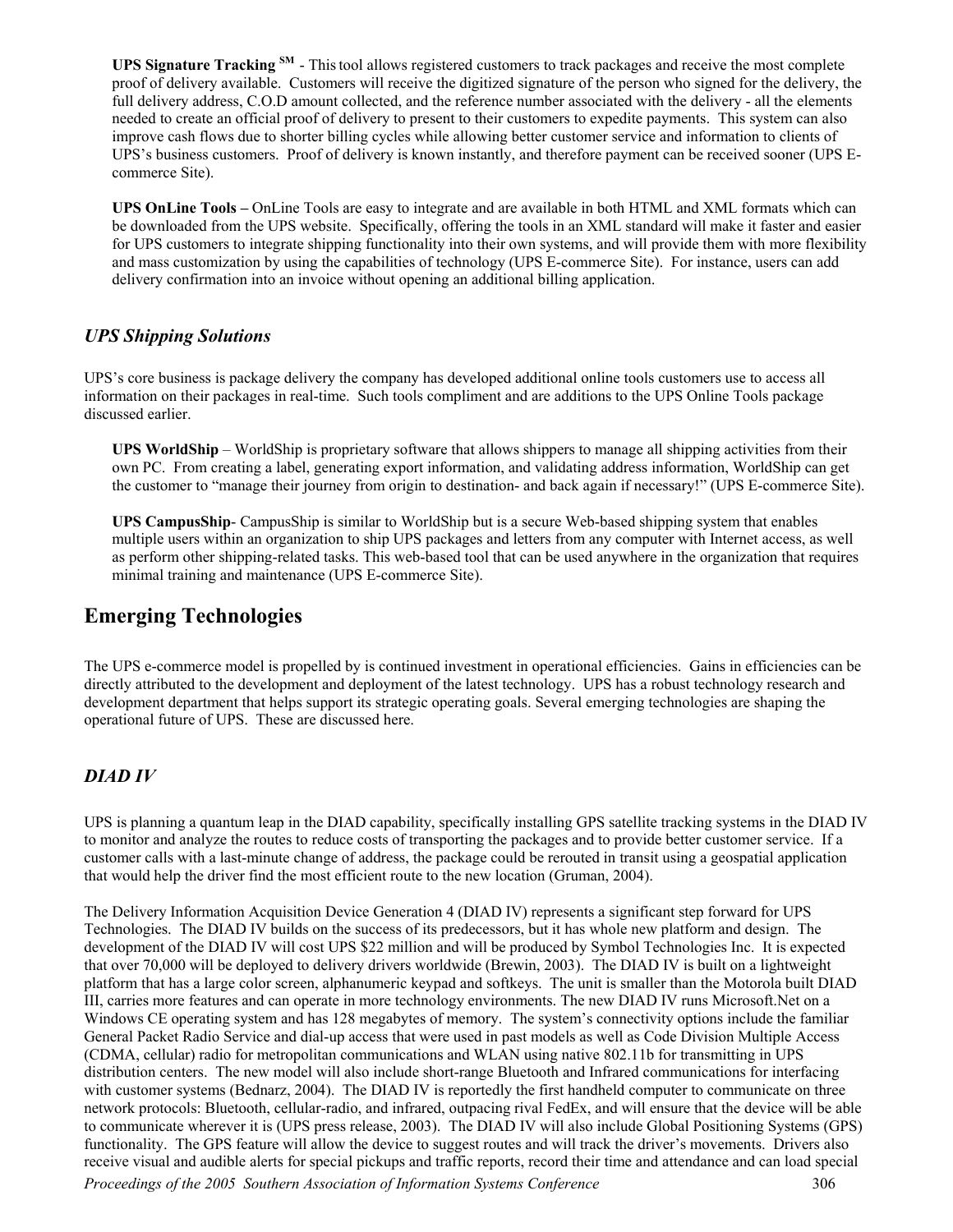parking instructions, security procedures and customer contact information that can be reviewed by other drivers before visiting a particular customer location (Interview with Tom Creech, 2004). Bar code scanners and the signature capture process are used by the older and newer models, but new features like receipt printers and credit card readers are expected to be in the roll-out only in the DIAD IV (UPS press release, 2003). The new model also incorporates data security and driver safety features as well. It is expected that the new DIAD IV will yield gains in information and billing accuracies, pick-up and delivery timeliness, and route planning thus reducing fuel costs and improving customer service and driver courtesy measures.

#### *Radio Frequency Identification (RFID)*

The use of radio frequency identification (RFID) at UPS began in 1985. Although the technology is not new to the firm, its use is just now beginning to be fully implemented. RFID, which uses special frequency scanners to "read" miniature radio transmitters that are imbedded in objects, is the latest in inventory tracking and supply chain management methods on the market. UPS is working with Alien Technology Corp. and Symbol Technologies Inc. to develop ways to use RFID in its package shipping business (Malykhina, 2004). The technology is widely expected to replace the bar code technologies that nearly all of today's package shipping firms use.

RFID systems in use today use a mixture of passive tags energized by a local reader/scanner and active tags that contain their own battery that operating on Class 0 (125-KHz) or Class 1 (13.56-MHz) frequencies. Older RF tags have substantial ROM (read only memory) memory limitations, but new tags can hold 30 times more information than older tags, which is enough ROM memory to hold a package's complete shipping information (Brewin, 2002). UPS is experimenting with these technologies at its Atlanta distribution centers according to David Barnes, Vice President of IS at UPS in Atlanta (Bednarz, 2004). The firm envisions a day when each package can be tracked using RFID, but the firm has good reason to hold off on these plans. Industry has not fully adopted this technology given that RFID labels are much more costly than a paper bar code labels; they can range from \$.40 to over a dollar per tag (Roberti, 2004). Currently UPS has utilizes tags for its pallets. These tags are more durable, usually three years, than bar codes and do not require line-of-sight as bar code reading. Another reason that RFID is still in pilot stages at UPS and many other firms is that there are no agreed-upon standards or development roadmaps. As a leading user of RFID, UPS has joined the Strategic Enterprise Fund, an industry standards group working to develop best practices and standards for use of RF technologies. Frequencies used in RF over air protocol range from low frequency, which is used for long distances to ultra high frequency (UHF Gen 2 as it is called), which is still under development (Brewin, 2002).

Additionally, the current RFID tags cannot provide sequence nor exact location information which is two features that UPS needs to accurately queue and properly load its delivery trucks and airplanes. UPS does use pallets and cartons tagged with RFID labels. UPS has developed a way to track individual packages as they move through its Atlanta warehouse by recording which pallet it is on while tracking the pallet. RFID tags do register information much more quickly than bar codes because they can be polled simultaneously rather than sequentially. UPS is also piloting the use of RF tags at UPS truck corrals and fueling depots.

#### *WLAN and Bluetooth*

UPS is investing in its network at its corporate offices and 2000 plus distribution centers. The firm is using a wireless local area network (WLAN) based on native 802.11b and Microsoft CE powered wireless devices. UPS is partnering with Symbol Technologies Inc., the same firm that is supplying the DIAD IV, to provide on site wireless solutions. The WLAN will require over 15,000 access points. It is estimated that the Wireless LAN project will cost more than \$100 million, but will save the company \$13.7 million over five years (Mobileinfo.com, 2002). Wireless networking is more cost effective than traditional wired LANs especially given the amount of twisted pair cable it would take to network all of UPS's immense distribution centers. Wireless LANs also enable the use of wireless scanners and readers that are deployed on fork trucks, pallet jacks and in the hands of package handlers throughout the enterprise (Mobileinfo.com, 2002). UPS will start employing a new Bluetooth enabled cordless ring scanner that slips on to the hand of a package sorter. This innovation from Symbol Technologies, Inc. will replace the current handle held scanners, thus freeing up the sorters hands to move boxes, while continuing the scanning function (Mobileinfo.com, 2002).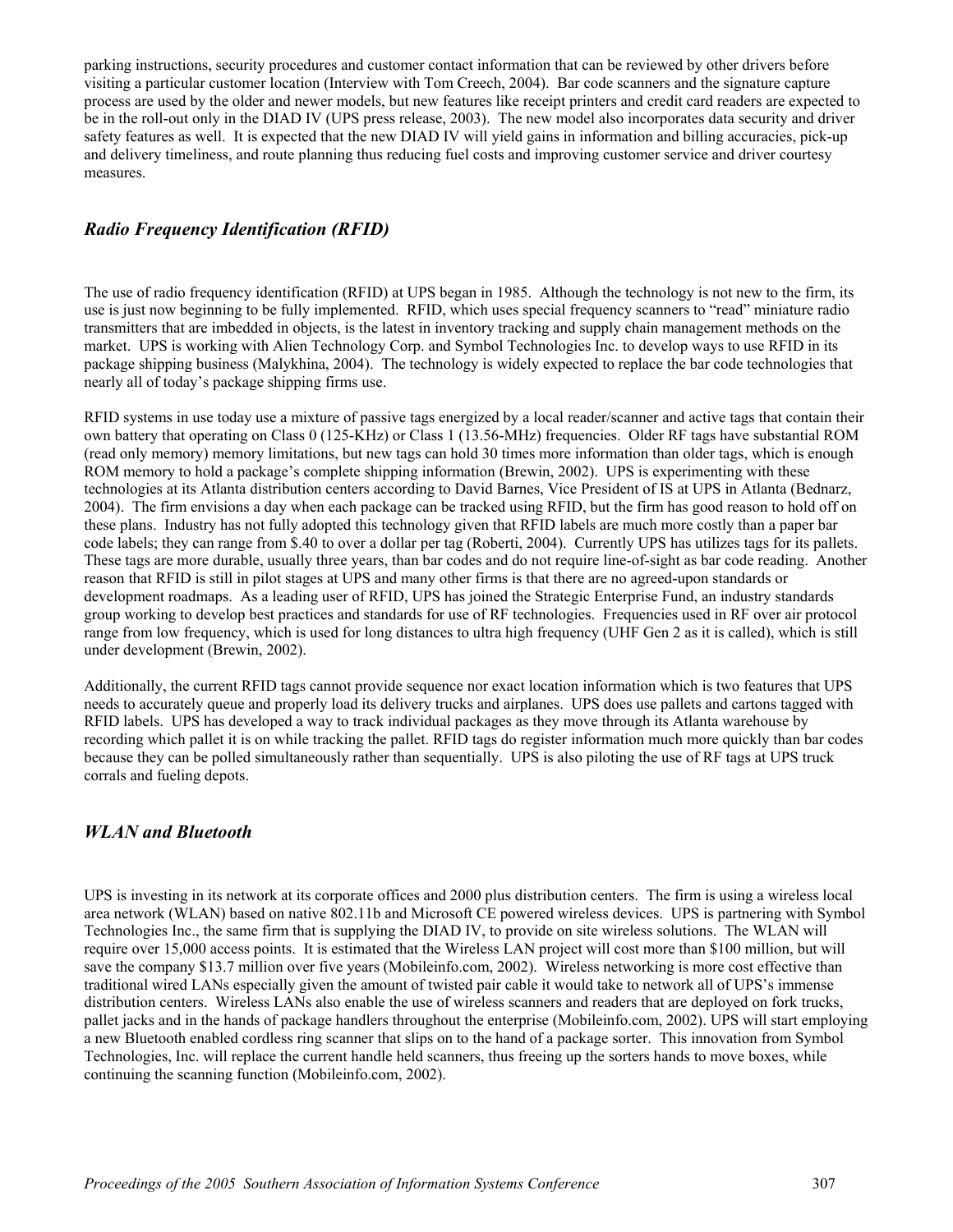## **Summary and Findings**

Three main elements make up UPS's e-commerce environment: infrastructure, data and proprietary e-commerce software. These elements, taken together produce a strong e-commerce system that supports the company's business strategies/mission. UPS is constantly investing in emerging technologies in order to improve its operations and meet its mission, to be the leading delivery service of packages and documents in the United States and throughout the world. UPS's commitment to utilize leading edge technology to improve service delivery, implementing improved and efficient business processes and capitalizing on business opportunities leads us to believe that UPS will be the dominant package and document delivery service for many years to come.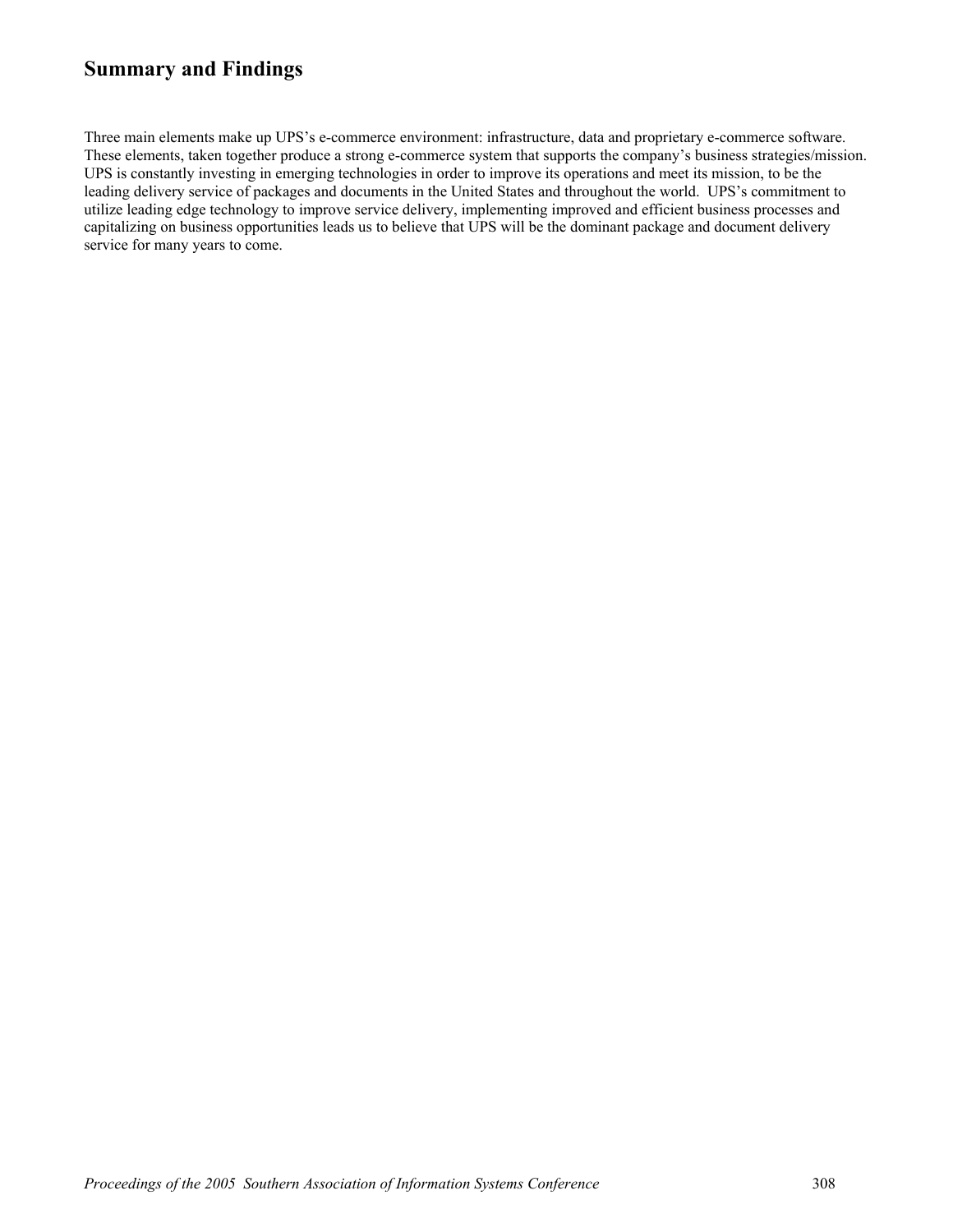## **References**

- Bednarz, Ann, (2004) [Electronic version]. Network World, Retrieved Nov 7, 2004 [http://www.nwfusion.com/news/2004/092004upsrfid.html?page=1](http://www.nwfusion.com/news/2004/092004upsrfid.html?page=1%20)
- Brewin, Bob, (2002) [Electronic version]. Computer World, Retrieved Nov 7, 2004 <http://www.keepmedia.com/pubs/Computerworld/2002/12/16/305492>
- Brewin, Bob, (2003) [Electronic version]. Computer World, Retrieved Nov 7, 2004 [http://www.computerworld.com/mobiletopics/mobile/story/0%2C10801%2C80369%2C00.html?nas=PM-80369](http://www.computerworld.com/mobiletopics/mobile/story/0,10801,80369,00.html?nas=PM-80369%20)
- Franklin, Curtis, (2004) [Electronic version]. ComNews, Retrieved Oct 31, 2004 <http://www.comnews.com/stories/articles/c0404cover.htm>
- Gruman, Galen, (2004) [Electronic version]. CIO Magazine, Retrieved Sept 12, 2004 <http://www.cio.com/archive/060104/ups.html>
- Howard, Philip, [Electronic Version] [http://www.bloor-research.com](http://www.bloor-research.com/)
- Malykhina, Elena, (2004) [Electronic Version]. Information Week, Retrieved October 18, 2004 <http://www.informationweek.com/showArticle.jhtml?articleID=49901762>
- McDougall, Paul, (2004) [Electronic version]. Information Week, Sept 12, 2004 <http://informationweek.com/shared/printableArticleSrc.jhtml>
- Roberti, Mark, (2004) [Electronic version]. RFID Journal, Retrieved Nov 7, 2004 <http://www.rfidjournal.com/article/articleview/943/1/1>
- Rosencrance, Linda (2001) [Electronic version]. Computer World, Sept 12, 2004 <http://www.computerworld.com/printthis/2001/0,4814,58696,00.html>
- Ulfelder, Steve, (2002) [Electronic version]. Computer World, Retrieved Sept 12, 2004 <http://www.computerworld.com/printthis/2002/0,4814,74625,00.html>
- UPS E-commerce website, UPS corporate website, 2004 Retrieved Nov 7, 2004 <http://www.ec.ups.com/ecommerce/solutions/c2.html>
- UPS press release, UPS corporate website, May 16, 2003 Retrieved Nov 7, 2004 [http://www.pressroom.ups.com/mediakits/popups/factsheet/0,1889,760,00.html?ct=fact\\_sheets&at=domain\\_mainpressr](http://www.pressroom.ups.com/mediakits/popups/factsheet/0,1889,760,00.html?ct=fact_sheets&at=domain_mainpressroom&id=760) [oom&id=760](http://www.pressroom.ups.com/mediakits/popups/factsheet/0,1889,760,00.html?ct=fact_sheets&at=domain_mainpressroom&id=760)
- UPS press release, (2004) UPS corporate website, February 4, 2004. Retrieved Nov 4, 2004 [http://www.pressroom.ups.com/mediakits/popups/factsheet/0,1889,1016,00.html?ct=fact\\_sheets&at=domain\\_mainpress](http://www.pressroom.ups.com/mediakits/popups/factsheet/0,1889,1016,00.html?ct=fact_sheets&at=domain_mainpressroom&id=1016) [room&id=1016](http://www.pressroom.ups.com/mediakits/popups/factsheet/0,1889,1016,00.html?ct=fact_sheets&at=domain_mainpressroom&id=1016)
- UPS press release, UPS corporate website, May 16, 2003 Retrieved Nov 7, 2004 [http://www.pressroom.ups.com/mediakits/popups/factsheet/0,1889,969,00.html?ct=fact\\_sheets&at=domain\\_mainpressr](http://www.pressroom.ups.com/mediakits/popups/factsheet/0,1889,969,00.html?ct=fact_sheets&at=domain_mainpressroom&id=969) [oom&id=969](http://www.pressroom.ups.com/mediakits/popups/factsheet/0,1889,969,00.html?ct=fact_sheets&at=domain_mainpressroom&id=969)
- UPS Technology Facts. Retrieved Oct 10, 2004 Retrieved Nov 4, 2004 <http://www.ups.com/content/us/en/about/facts/technology.html>
- UPS press release, (2003) UPS corporate website, 15 April 2003 Retrieved Nov 7, 2004 <http://www.pressroom.ups.com/pressreleases/archives/archive/0,1363,4287,00.html>
- UPS Uses WiFi & Bluetooth Together to Manage Packages at Shipping Hubs, Issue #2002, (December 2002) Retrieved Nov 7, 2004 [http://www.mobileinfo.com/News\\_2002/Issue47/UPS\\_WiFi\\_Bluetooth.htm](http://www.mobileinfo.com/News_2002/Issue47/UPS_WiFi_Bluetooth.htm)